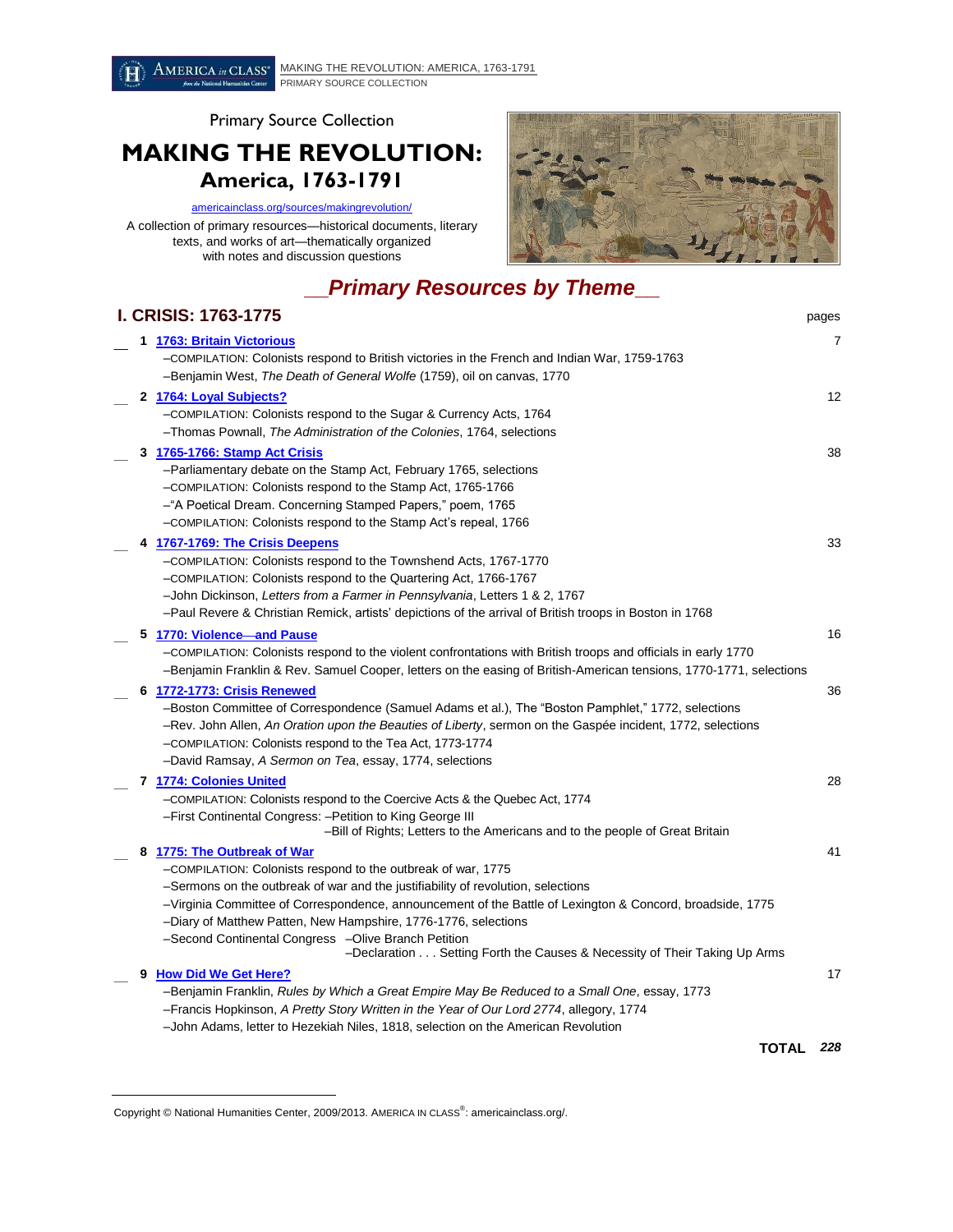|  | <b>II. REBELLION: 1774-1776</b>                                                                                                                                                                                                                               | pages |
|--|---------------------------------------------------------------------------------------------------------------------------------------------------------------------------------------------------------------------------------------------------------------|-------|
|  | 1 Loyalists I: Civil War                                                                                                                                                                                                                                      | 11    |
|  | -Loyalists at the outbreak of the Revolution: commentary from Loyalists, Patriots, and Britons, 1775-1776<br>-Rev. Myles Cooper (Loyalist), The Patriots of North America: A Sketch, poem, 1775, selections                                                   |       |
|  | 2 Loyalists II: Traitor!                                                                                                                                                                                                                                      | 20    |
|  | -Anti-Loyalist broadsides and blank forms of allegiance, 1774-1775                                                                                                                                                                                            |       |
|  | -Anti-Loyalist violence, 1774-1775: incidents in Peter Oliver, Origin & Progress of the American Rebellion, 1781<br>-Nathaniel Hawthorne, "My Kinsman, Major Molineux," short story, 1830, depicting anti-British mob violence in<br>pre-revolutionary Boston |       |
|  | 3 Loyalists III: Join-or Else                                                                                                                                                                                                                                 | 14    |
|  | -Nicholas Cresswell, travel journal, selections on the treatment of Loyalists in Virginia, 1774-1777<br>-Janet Schaw, travel letters, selections on the treatment of Loyalists in North Carolina, 1775                                                        |       |
|  | 4 Loyalists IV: Backcountry                                                                                                                                                                                                                                   | 8     |
|  | -Reports to the South Carolina Council of Safety from William Henry Drayton and Rev. William Tennent,<br>selections on the recruitment of backcountry settlers to the Patriot cause, 1775                                                                     |       |
|  | <b>5 The Pacifists</b>                                                                                                                                                                                                                                        | 7     |
|  | -Pacifists' appeals for tolerance: selections from addresses, letters, and records, 1775-1779                                                                                                                                                                 |       |
|  | 6 The Enslaved                                                                                                                                                                                                                                                | 8     |
|  | -Calls for abolition based on slavery's inconsistency with ideals in the Declaration of Independence, 1773-1783                                                                                                                                               |       |
|  | -Slaves' petition to the Massachusetts assembly to end slavery, 1777                                                                                                                                                                                          |       |
|  | -The anti-slavery clause of Thomas Jefferson's draft of the Declaration of Independence, 1776                                                                                                                                                                 |       |
|  | 7 Common Sense?                                                                                                                                                                                                                                               | 23    |
|  | -Thomas Paine, Common Sense, 1776, Pt. II-IV, selections                                                                                                                                                                                                      |       |
|  | -Praise for Common Sense in American newspapers, January-May 1776, selections                                                                                                                                                                                 |       |
|  | -Rev. Charles Inglis (Loyalist), The Deceiver Unmasked, 1776, selections                                                                                                                                                                                      |       |
|  | -Hannah Griffitts, "Upon Reading a Book Entitled Common Sense," poem, 1776                                                                                                                                                                                    |       |
|  | -John Adams, autobiography, early 1800s, selection on Common Sense                                                                                                                                                                                            |       |
|  | 8 Declaring Independence                                                                                                                                                                                                                                      | 23    |
|  | -The Declaration of Independence, 4 July 1776 (annotated)                                                                                                                                                                                                     |       |
|  | -Delegates' letters on the Declaration of Independence, selection, July 1776, June 1826                                                                                                                                                                       |       |
|  | -Celebrating the Declaration: selections from newspaper accounts, July-October 1776                                                                                                                                                                           |       |
|  | -A Loyalist's rebuttal of the Declaration: Thomas Hutchinson, Strictures upon the Declaration , 1776, selections                                                                                                                                              |       |
|  | <b>TOTAL</b>                                                                                                                                                                                                                                                  | 114   |
|  | III. WAR: 1775-1783                                                                                                                                                                                                                                           | pages |
|  |                                                                                                                                                                                                                                                               |       |
|  | 1 Anticipating War<br>-Edmund Burke (M.P.), speech to Parliament on reconciliation with America, 22 March 1775, selections                                                                                                                                    | 11    |
|  | -Benjamin Franklin, letters on the prospects for reconciliation and the beginning of war, 1775-1776, selections                                                                                                                                               |       |
|  | 2 Committing to War                                                                                                                                                                                                                                           | 11    |
|  | -A Loyalist's appeal to the troops: Peter Oliver, Address to the Soldiers of Massachusetts Bay, Jan. 1776, selections<br>-A Patriot's appeal to the troops: Thomas Paine, The American Crisis #1, Dec. 1776                                                   |       |
|  | 3 Leading the War                                                                                                                                                                                                                                             | 28    |
|  | -Correspondence of George Washington as Commander in Chief, 1775-1778, selections                                                                                                                                                                             |       |
|  | -Portraits of George Washington as Commander in Chief, 1779, 1780, 1785                                                                                                                                                                                       |       |
|  | -Military broadsides of the American Revolution, 1775-1778                                                                                                                                                                                                    |       |
|  | 4 Sustaining the War                                                                                                                                                                                                                                          | 13    |
|  | -Pacifying Indians on the frontier: three documents, 1776-1778, selections                                                                                                                                                                                    |       |
|  | -Recruiting enslaved blacks into the Continental Army: six documents, 1776-1781, selections                                                                                                                                                                   |       |
|  | -Predicting Britain's response to the alliance with France: letters of the American negotiators including Benjamin<br>Franklin, 1778, selections                                                                                                              |       |
|  | -Appealing for state aid to the army: letter of Gen. Washington to Gov. Joseph Reed of Pennsylvania, 1780                                                                                                                                                     |       |
|  | -Announcing Arnold's treason to the army: general orders of Gen. Washington to Gen. Greene, 1780                                                                                                                                                              |       |
|  |                                                                                                                                                                                                                                                               |       |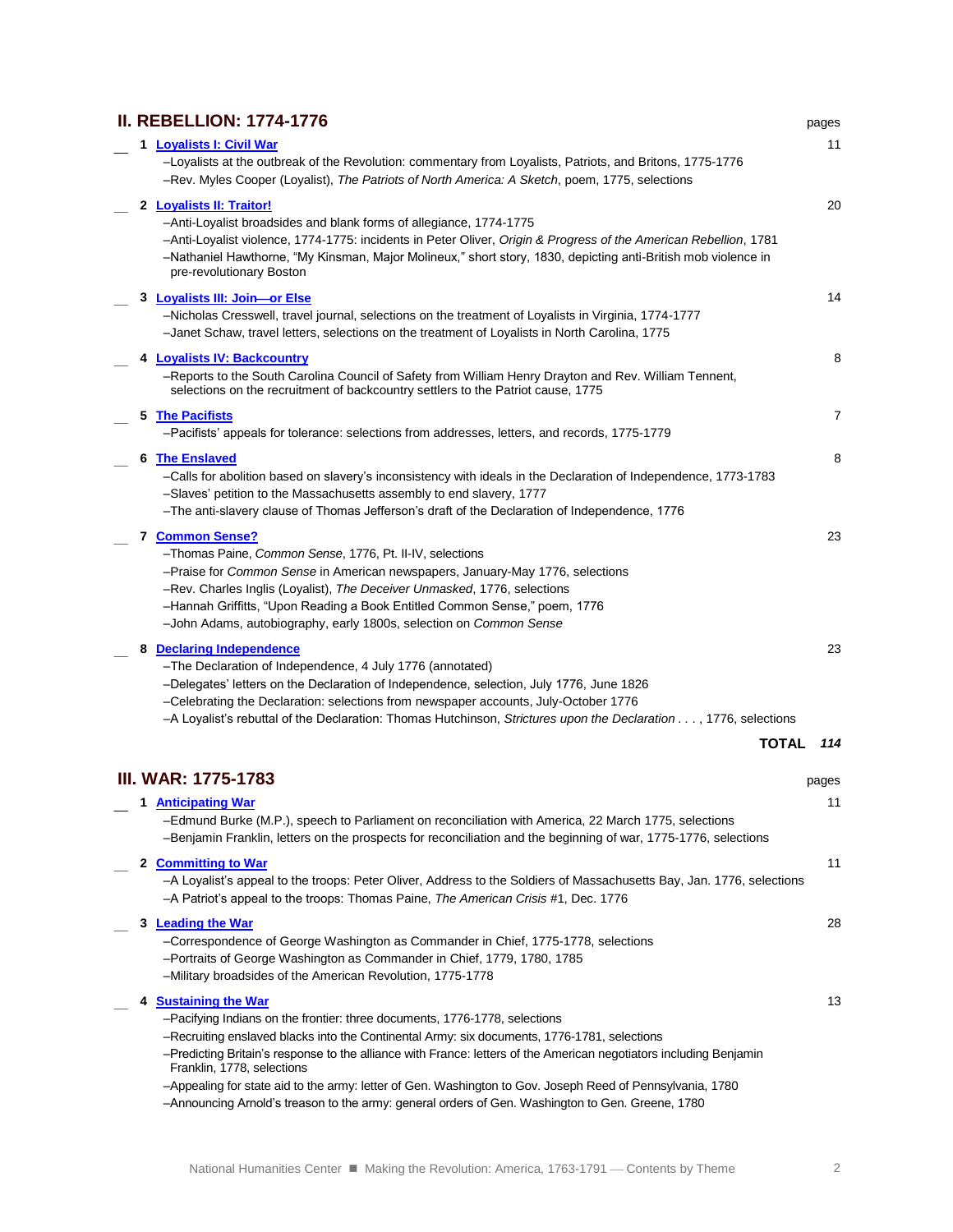|  | 5 Reporting the War<br>-Broadsides reporting news of the war, 1776-1783<br>-Broadside on a parade condemning the treason of Benedict Arnold, 1780                                                                                                                                                                                                                                                                                                                                                                                                                   | 10           |
|--|---------------------------------------------------------------------------------------------------------------------------------------------------------------------------------------------------------------------------------------------------------------------------------------------------------------------------------------------------------------------------------------------------------------------------------------------------------------------------------------------------------------------------------------------------------------------|--------------|
|  | 6 Fighting the War<br>-Revolutionary War veterans, pension application narratives, 1830s, selections<br>-Philip Freneau, civilian captive, The British Prison Ship, poem, 1781, Cantos II-IV<br>-Boyrereau Brinch, enslaved African American in the Continental Army, narrative, publ. 1810, selections<br>-Boston King, fugitive slave in the British army, narrative, publ. 1798, selections                                                                                                                                                                      | 32           |
|  | 7 <u>Living in War</u><br>-Margaret Hill Morris, Quaker widow in New Jersey, journal selections, 1776-1777<br>-Molly Gutridge, Massachusetts, "A New Touch of the Times," poem, 1779<br>-Mary Jemison (Dehgewanus), white Seneca adoptee in New York, narrative selections, 1779-1780<br>-Eliza Yonge Wilkinson, planter's daughter in South Carolina, letter selections, 1780<br>-Esther De Berdt Reed, Sentiments of an American Woman, broadside, 1780<br>-Anna Rawle, Loyalist's daughter in Philadelphia, journal selections, 1781                             | 34           |
|  | 8 Losing the War<br>-British satirical rebuses on the U.S. alliance with France, 1778<br>-British political cartoons on Britain's defeat in the Revolutionary War, 1782<br>-Loyalists and the defeat of Britain: selections from letters, narratives, petitions, and poetry, 1782-1786                                                                                                                                                                                                                                                                              | 17           |
|  | 9 Winning the War<br>-Governors' appeals urging citizen rededication to the war effort, 1780-1781, selections<br>-Epitaph, satirical epitaph for King George III, broadside, 1782<br>-Benjamin Franklin, letters from Paris on the peace process, 1781-1784, selection<br>-Maps (zoomable) of the United States after the preliminary 1783 peace treaty, 1783-1784                                                                                                                                                                                                  | 18           |
|  | <b>TOTAL</b><br>IV. INDEPENDENCE: 1783-1791                                                                                                                                                                                                                                                                                                                                                                                                                                                                                                                         | 174<br>pages |
|  | 1 Victory & Union<br>-Thomas Paine, The American Crisis #13, April 1783<br>-George Washington, Circular Letter to the States, June 1783<br>-Newsboys' new year's greetings after independence, five poems, 1784-1790                                                                                                                                                                                                                                                                                                                                                | 14           |
|  | 2 Promise & Peril<br>-Richard Price, Observations on the Importance of the American Revolution and the Means of Making It a Benefit<br>to the World, 1784, selections<br>-David Ramsay, "The Advantages and Disadvantages of the Revolution ," Appendix 4 of The History of the<br>American Revolution, 1789, selections<br>-Mercy Otis Warren, "A Survey of the Situation of America on the Conclusion of the War with Britain," Ch. 30 of<br>History of the Rise, Progress, and Termination of the American Revolution, completed by 1791, publ. 1805, selections | 18           |
|  | 3 Progress & Identity<br>-Founding documents of societies to promote progress, learning, and national identity, 1780-1791, selections<br>-Noah Webster, essays on fostering American identity, character, and education, 1783, 1787, selections                                                                                                                                                                                                                                                                                                                     | 14           |
|  | 4 Patriots & Loyalists<br>-"Phocion" (Alexander Hamilton) and "Mentor" (Isaac Ledyard), pamphlet war on the postwar treatment of Loyalists<br>in New York, 1784, selections                                                                                                                                                                                                                                                                                                                                                                                         | 9            |
|  | 5 A Golden Age<br>-Anonymous, The Golden Age: Or, Future Glory of North America, allegory, 1785, selections<br>--Joel Barlow, The Vision of Columbus, allegorical poem, 1787, selections                                                                                                                                                                                                                                                                                                                                                                            | 11           |
|  | 6 A New Man: The American<br>-Michel-Guillaume Jean de Crèvecoeur (writing as J. Hector St. John), "What Is an American?" Letter III of<br>Letters from an American Farmer, written ca. 1770-1778, publ. 1782, selections<br>-Royall Tyler, The Contrast, comedy of manners, 1787                                                                                                                                                                                                                                                                                   | 53           |
|  | 7 A Model for Europe<br>-Abbé Claude Robin, New Travels through North America (1781), publ. 1782, Letter XIII, selections                                                                                                                                                                                                                                                                                                                                                                                                                                           | 7            |